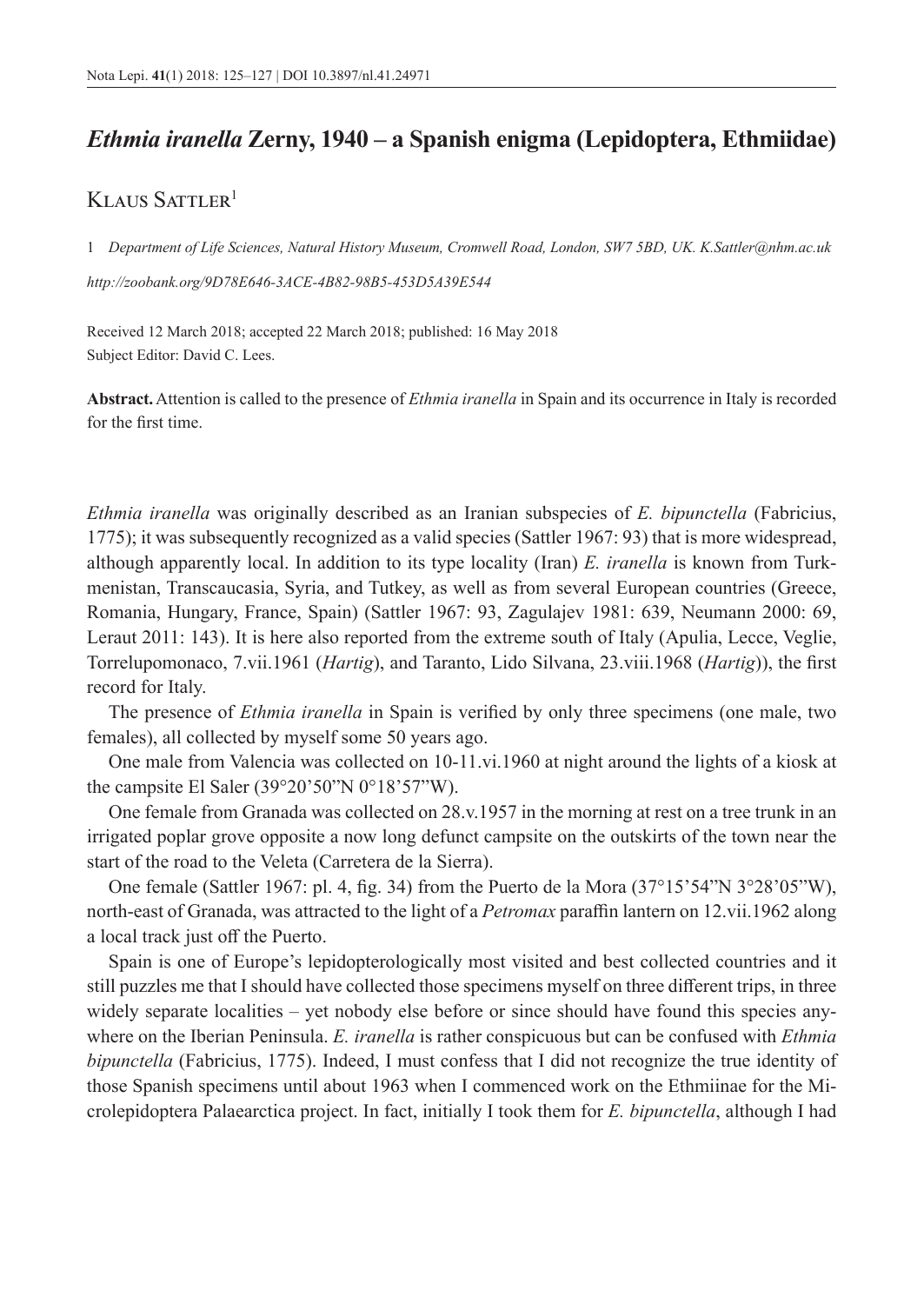

**Figure 1.** *Ethmia iranella* Zerny, ♂. Italy, Apulia, Lecce, Veglie, Torrelupomonaco, 7.vii.1961 (*Hartig*). NHMUK010862886. Top, dorsal view; bottom, ventral view. Red arrows mark black spot on vertex and ventral dark abdominal patches respectively. (Phot. David Lees).